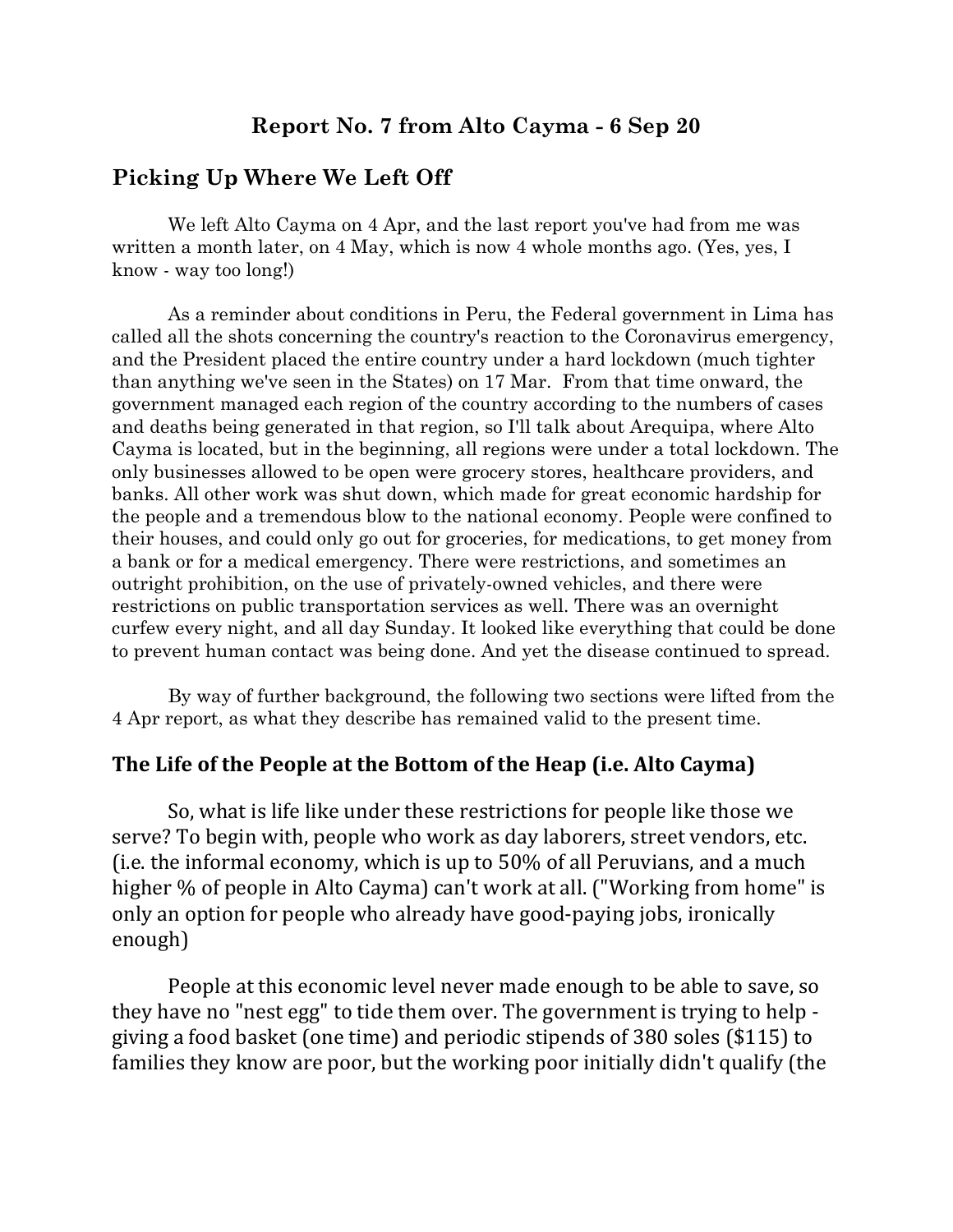government is working to remedy this shortcoming), and in Alto Cayma, many families live so remotely that the government doesn't even know they exist.

## **Relief Efforts of the Association Serving Alto Cayma (ASAC)**

About a week after the restrictions were first laid on, there was an "explosion" of need, as people ran out of money and exhausted the small food supplies they had in their houses. Our first job was to identify, locate and quantify the need. For the families who are already in our sponsorship program, we used our communication network to invite them to just call us with whatever need they had. Knowing that people who don't yet have sponsors would be in greater need even than our sponsorees, we asked people from outside the ASAC, whose judgment we trust (like Giuliana, whose job is to walk the neighborhoods and look

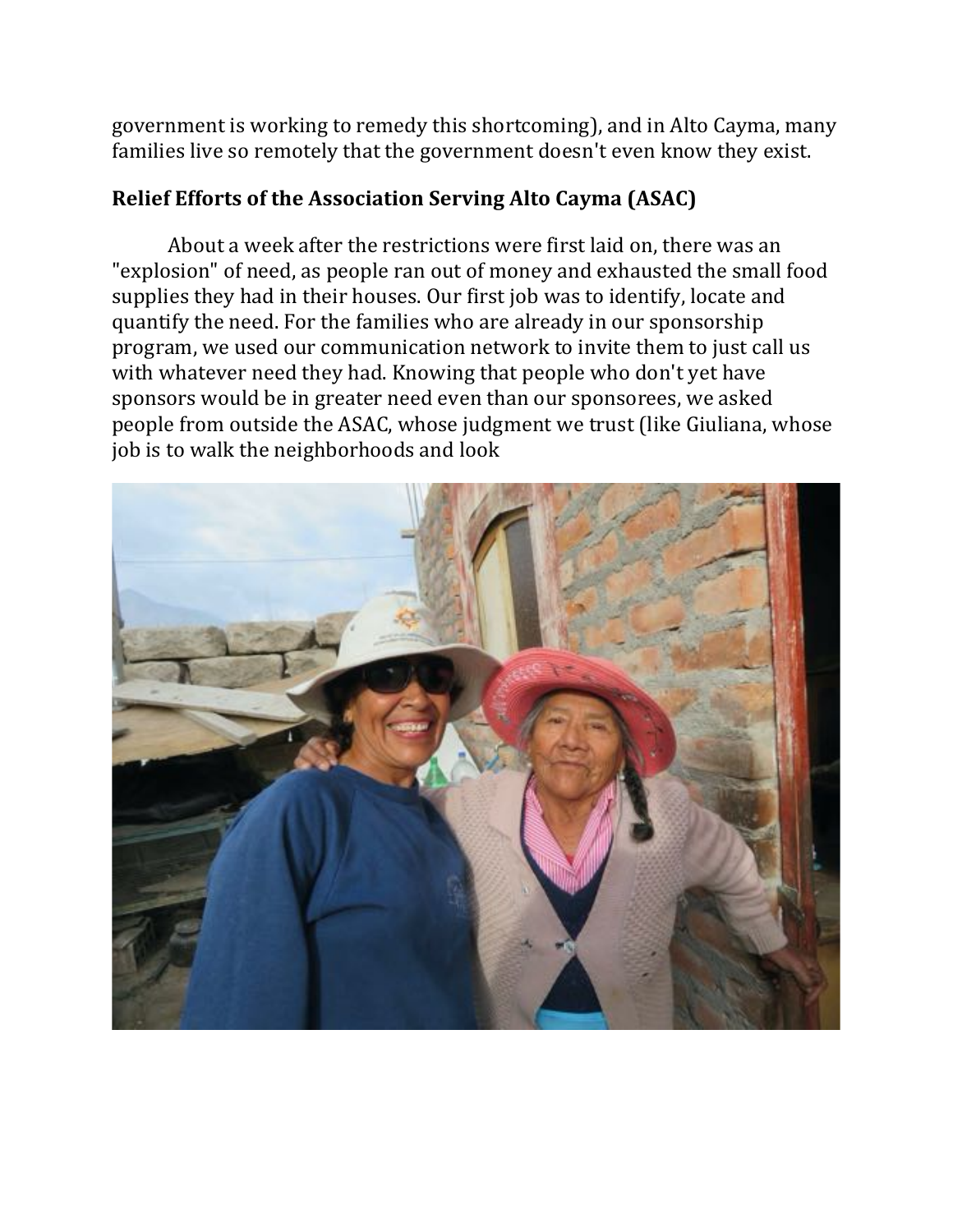for elderly people in need, and Pastor Roger Puma, the pastor of our local Evangelical church) to refer people they know, who are in genuine need, to us for relief. (Note: Father Alex has his own effort going to meet the needs of those he serves.)

The people's main need is for food. Victor and Genoveva are ordering as much food as they can get, but transportation can be a problem. Our regular suppliers have their own vehicles, but one Saturday when they couldn't service us, Victor tried going to a nearby market outside our zone to pick up food with our own van. He got stopped, and almost had the van impounded for the duration of the epidemic. That was an unnerving experience! (We have an understanding with the police in our own area, who know who we are and what we do, but once we leave our zone, nobody knows us from Hogan's Goat, and it was only because Victor had all our documentation available to show them that he was able keep possession of the van, but even then, they turned him back and wouldn't let him proceed to the market.)

Even though it's sometimes difficult, we have been able to procure enough food to meet the needs so far, so the next challenge has been to scale up the scope of our food pantry operation by a factor of several times (The number increases from week to week.) Victor and Briza organized our staff into 2 teams to bag and hand out food. We open our doors for just a couple of hours on Tuesday and Friday mornings to quickly hand out food baskets. Our sponsorees call in when they need to reserve a food basket. Referrals are called in by the person making the referral. And then there are those who come to us "off the street" - people we don't know, because we've had no prior contact with them. It's this latter category - people in need who are new to us that represents the "growing edge" of our food relief program. Victor interviews everyone at least briefly, but we try not to turn anyone away unless it's obvious that they're trying to take advantage of an opportunity they don't merit.

In between these scheduled distribution days, Victor makes runs up the hill to scout out and serve abandoned communities. Last Wednesday, for example, he went to 3 settlements we had never even heard of before. They were so far up the hill that many of the people he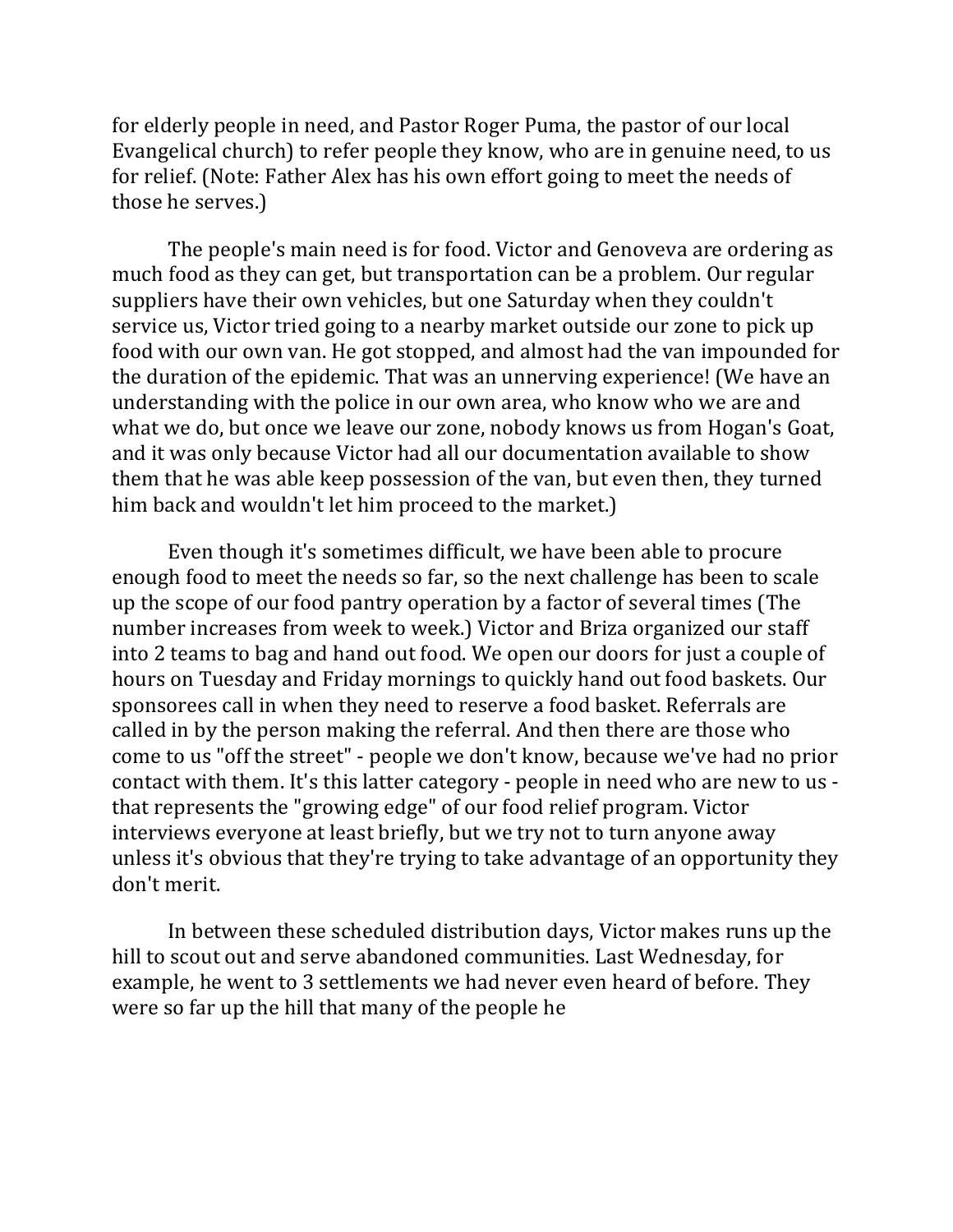

talked to hadn't even heard of Father Alex. The people were flying white flags to signal that they're in distress and need relief, but their



houses are not in sight of the highway, so they were being ignored.

The people in these settlements don't even have water. One resident had a car he used as an informal cab. He went out to get drinking water for himself and his neighbors, but the police stopped him and impounded his car. He'll have to pay a stiff fine to get it back once the quarantine is lifted.

Victor and his helpers gave out 25 food baskets in the 3 settlements. In one of them, he had 9 to give out, but a 10th person,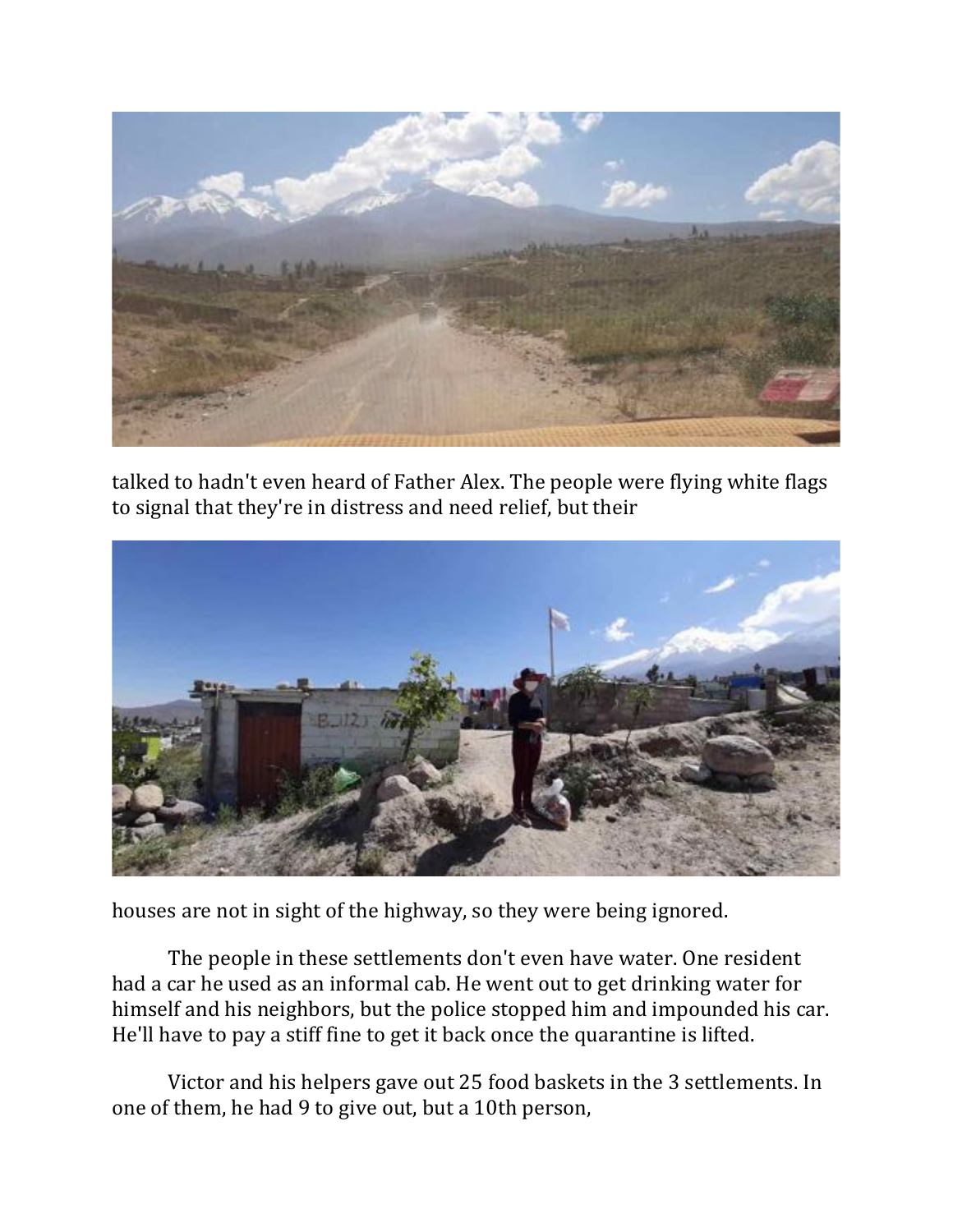

whom the others knew was equally needy, also showed up. The 9 voluntarily and cheerfully shared their food with the 10th neighbor, which made Victor feel very good for having chosen these people to help.

(Here ends the refresher from Report No. 6. The material from here on is new.)

# **Our Modus Operendi from 4 May to the Present**

During most of this time, our staff has just gone to the office to



either prepare foodbaskets or to hand them out, but depending on how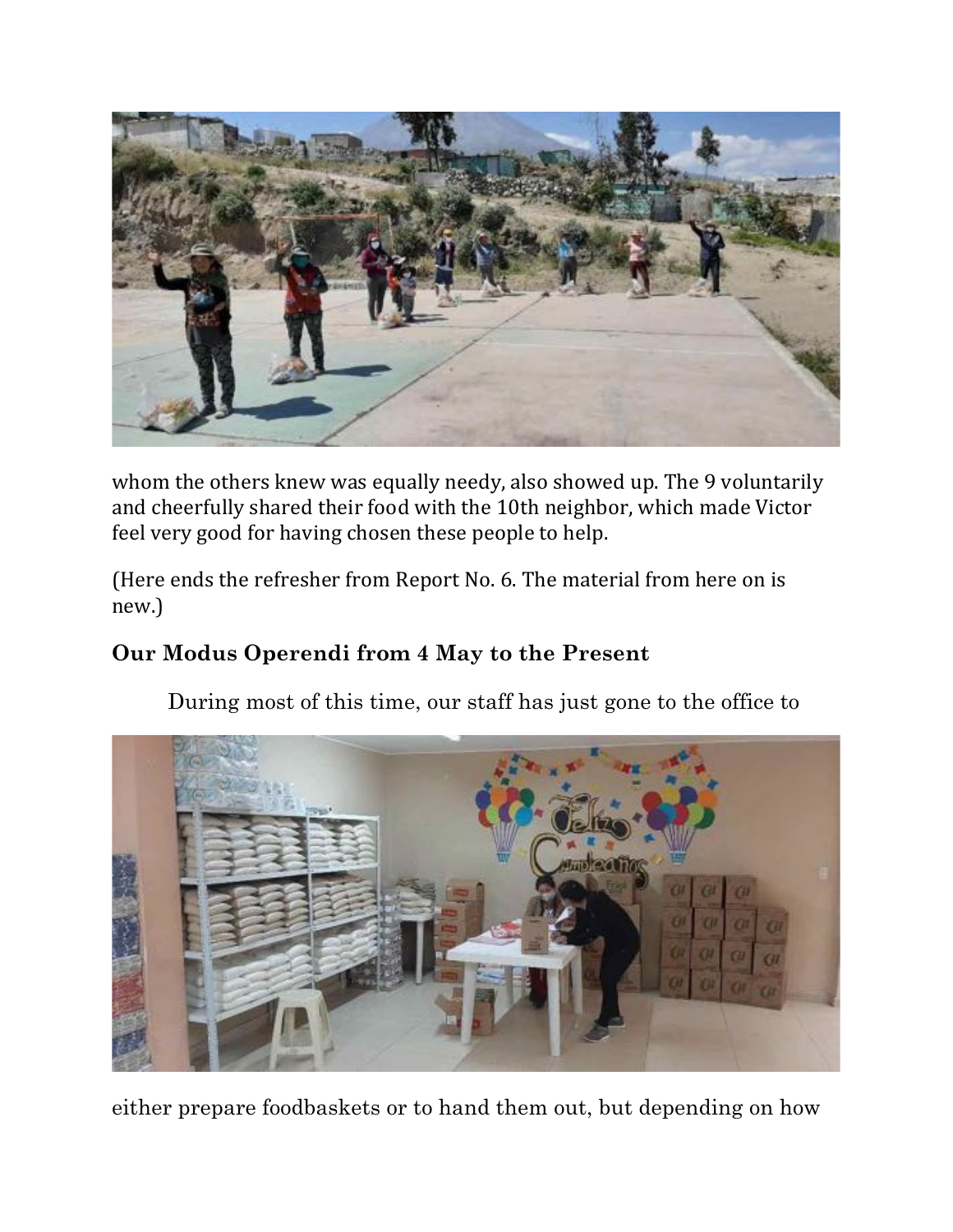

severe the threat from the virus has been, we've sometimes done more than that, and sometimes less. We even closed up all our operations completely and sheltered at home during the worst 2 weeks of the contagion. At other times, when the threat of the virus was high, we gave out cash which the people could use to purchase their own food, as

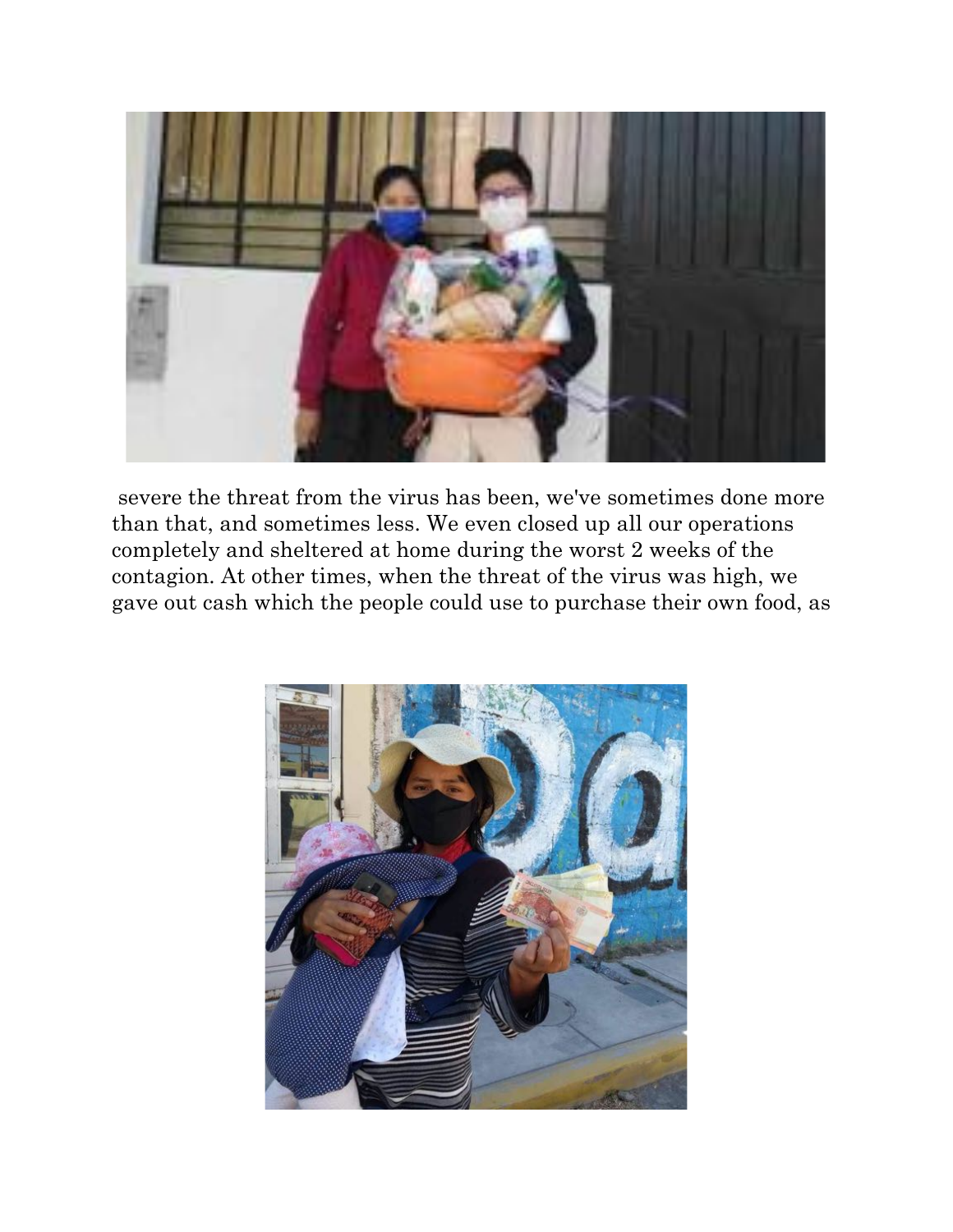a means of limiting our contact with people who might be infected. At all times, the safety of our staff has been paramount, so that we would



be there the next week and the next month, to be able to continue serving. Just recently, we felt safe in returning to holding stable office hours for all comers, but so far this has been just half time.

Our work outside of just distributing food baskets has been varied, with a lot of initiative and creativity on the part of our staff. The things we've done include:

- Hiring Danilo (one of our students who is just graduating from teacher training) to tutor our kids in school. The problem is that all the classes are virtual now, and connectivity for the kids in Alto Cayma has been like it has been for the poorest kids in the States - they lack the home internet service and adequate devices to connect with the classes. We've help many of our students at least get adequate cell phones for this purpose. Meanwhile, Danilo's activities have been frequently limited by our concern for his health as he visited kids in their homes.

- Giuliana has continued walking all over Alto Cayma to keep in touch with the elderly people she has discovered.

- Victor & Briza have spent a lot of time driving around in the van, checking on people. In the process, they discovered a group of people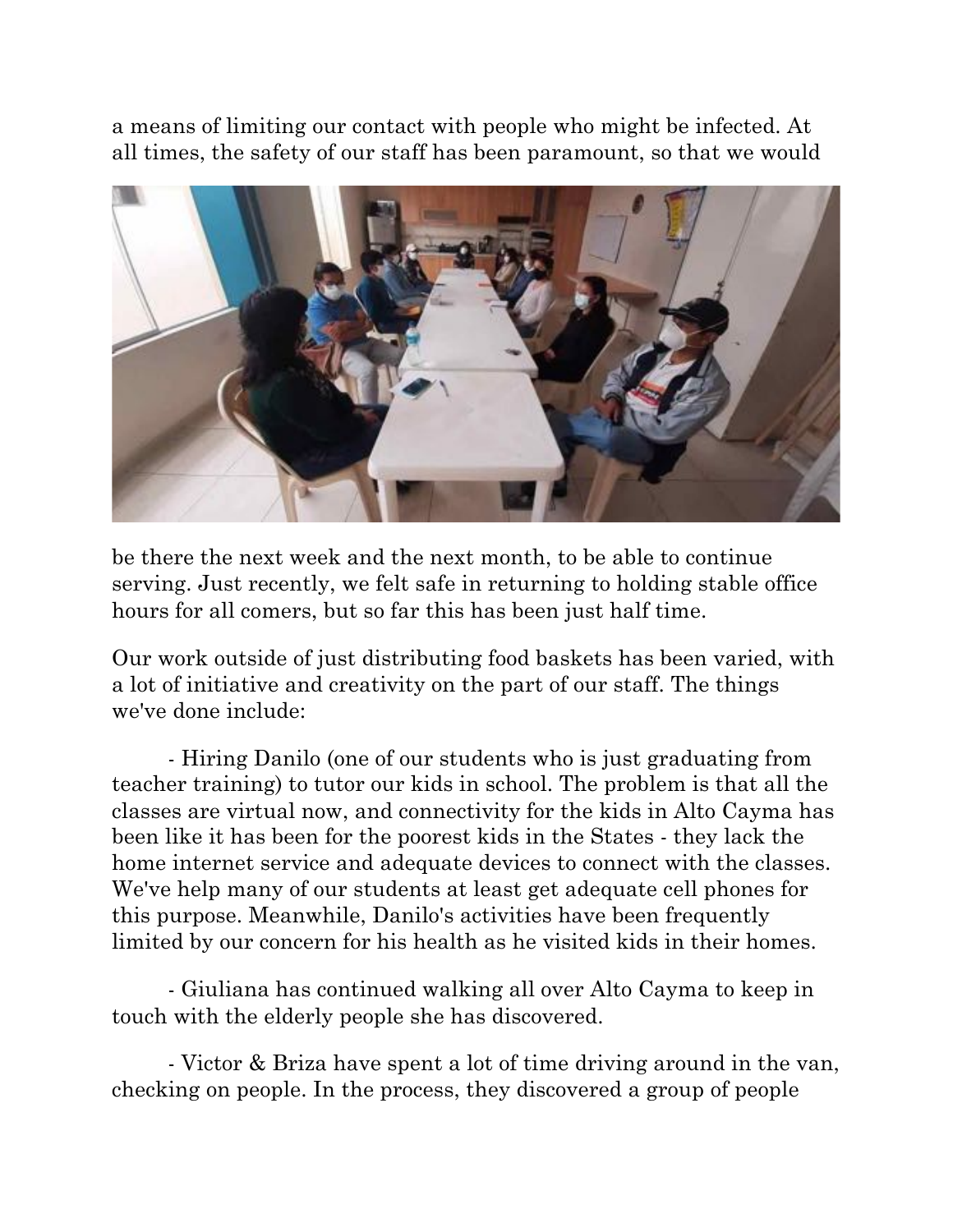badly in need of help, but living in a settlement called La Bedoya, outside our normal service area. Our policy during the pandemic has been to help everyone who needs it, so we helped these people too.

- Victor even reached out to past "graduates" of the Aldea (orphanage), to see if any of them needed help. Many (some 12-15) did, and they were very pleasantly surprised to find that we even remembered them.

- Gregorio, our psychologist, has ridden his motorcycle all over our territory to bring psychotherapy to all the families who have come under tremendous stress, being cooped up at home and not able to work. This could have been fatal for families who weren't getting along all the well even under the best of circumstances, but Gregorio has been able to help them.

- Gregorio also continued, as best he could, helping our academy students prepare for the National University entrance exam, which was given virtually in August. Three (3) of our students gained admission this time, which is better than we usually do, so we're pleased about that.

- We've noted that the people we serve have become notably more spiritual as they suffer through this ordeal, and we've been ministering to their spiritual, as well as their material and emotional, needs. Mercedes and I, as well as Victor, have been sending out devotionals and reflections to all the families over WhatsApp, focusing on strengthening the people's faith in the face of the enormous challenge of the pandemic.

## **Olla's Comunes ("Common Pots")**

One tactic which the people themselves have always resorted to, when food was scarce and money was tight, are what they call "ollas comunes" (common pots), in which a group of ladies in a neighborhood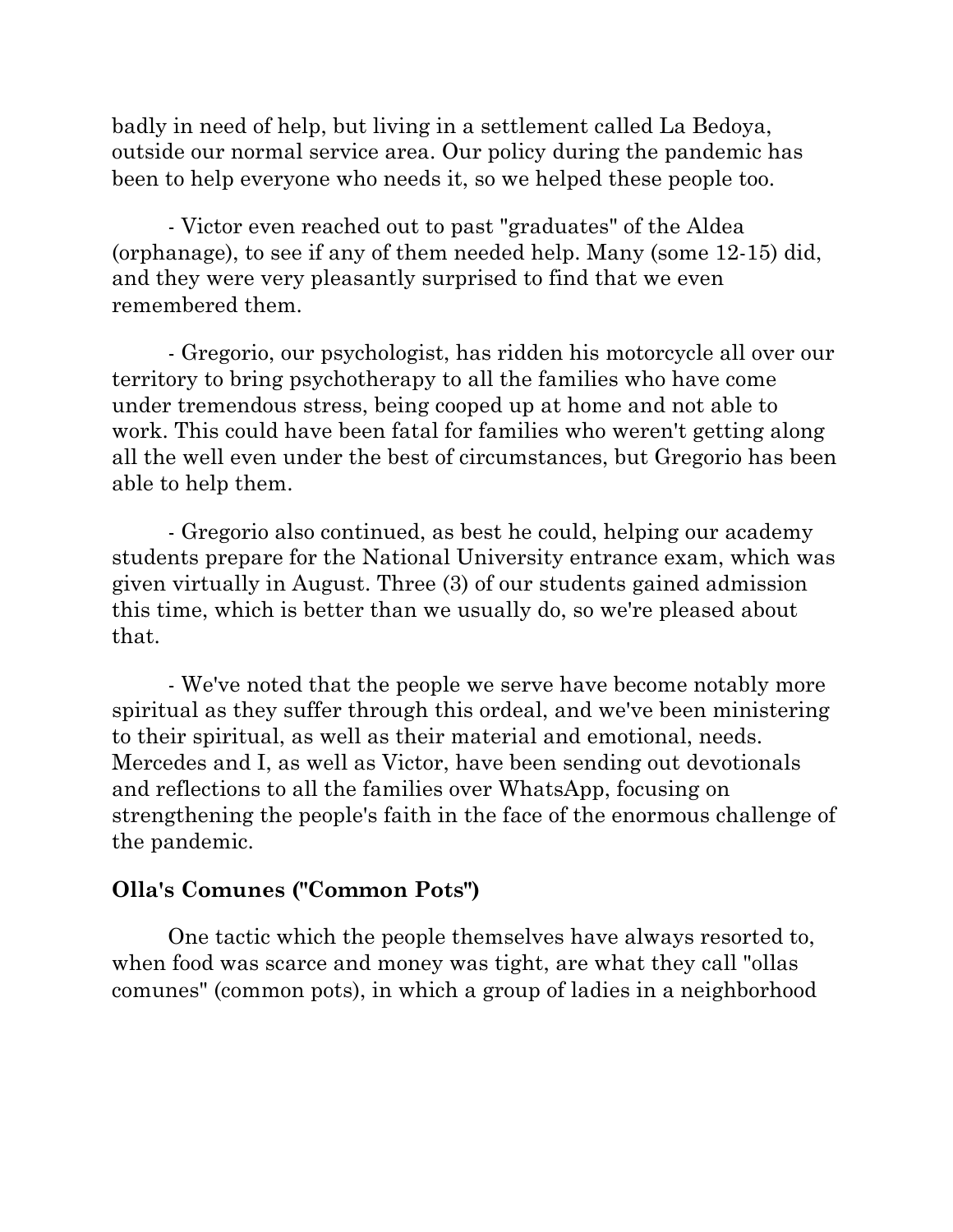

sets up a field kitchen, and all the neighbors contribute what ingredients they have in order to make one huge pot of food which is



then shared equally among all of them. Those who can afford to, pay a little bit for each meal as well, to help buy missing ingredients. This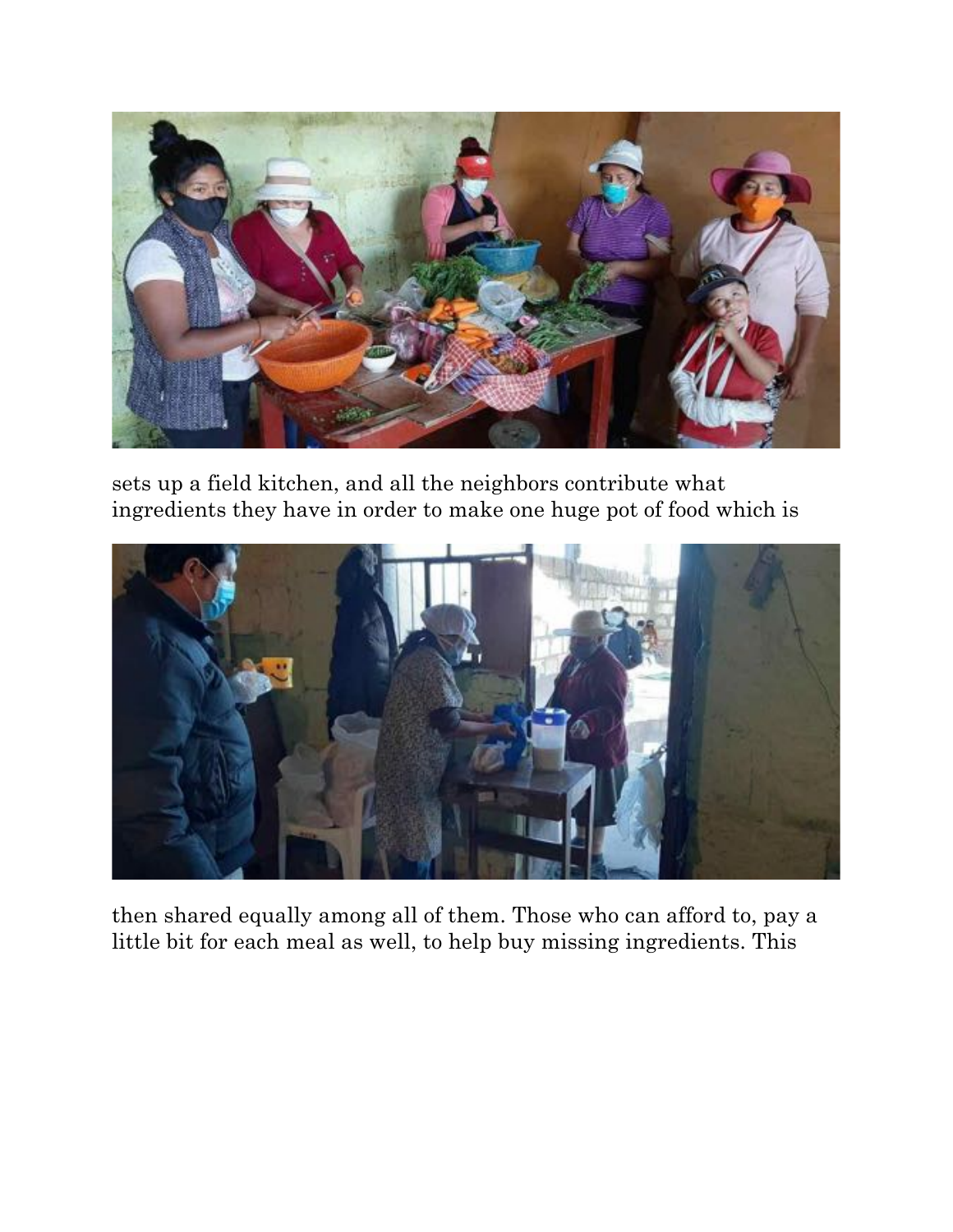

approach is surprisingly effective and economical, so as we've discovered these "ollas comunes", we've helped them out with



ingredients for their main meal at mid-day, and also with breakfast, especially when there are a lot of kids involved. We started supporting one in Señor de Huanca, then added one in Jardines de Cayma, another in 11 de Mayo, and finally one in a part of Embajada de Japón that is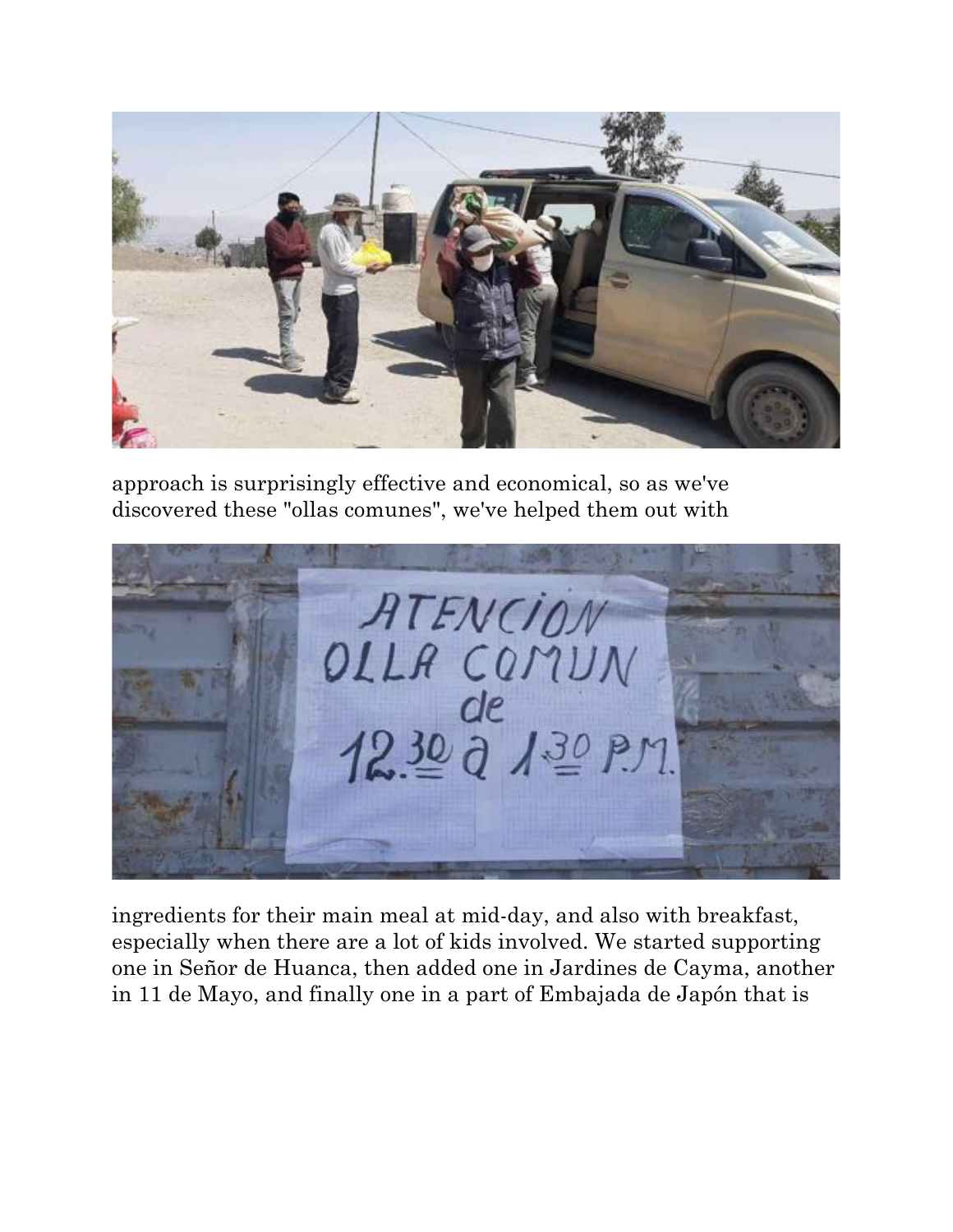

barely even accessible.

# **Collapse of the Healthcare System**

In Arequipa, the Regional Hospital, under the control of the Regional Government, was initially designated to exclusively handle all the COVID-19 cases, so that people hospitalized for other reasons wouldn't be jeopardized by the virus. As the number of cases kept increasing, however, a point was reached where the hospital was "full", and new patients couldn't be admitted because there were no beds. They set up a field hospital in the parking lot, but even that was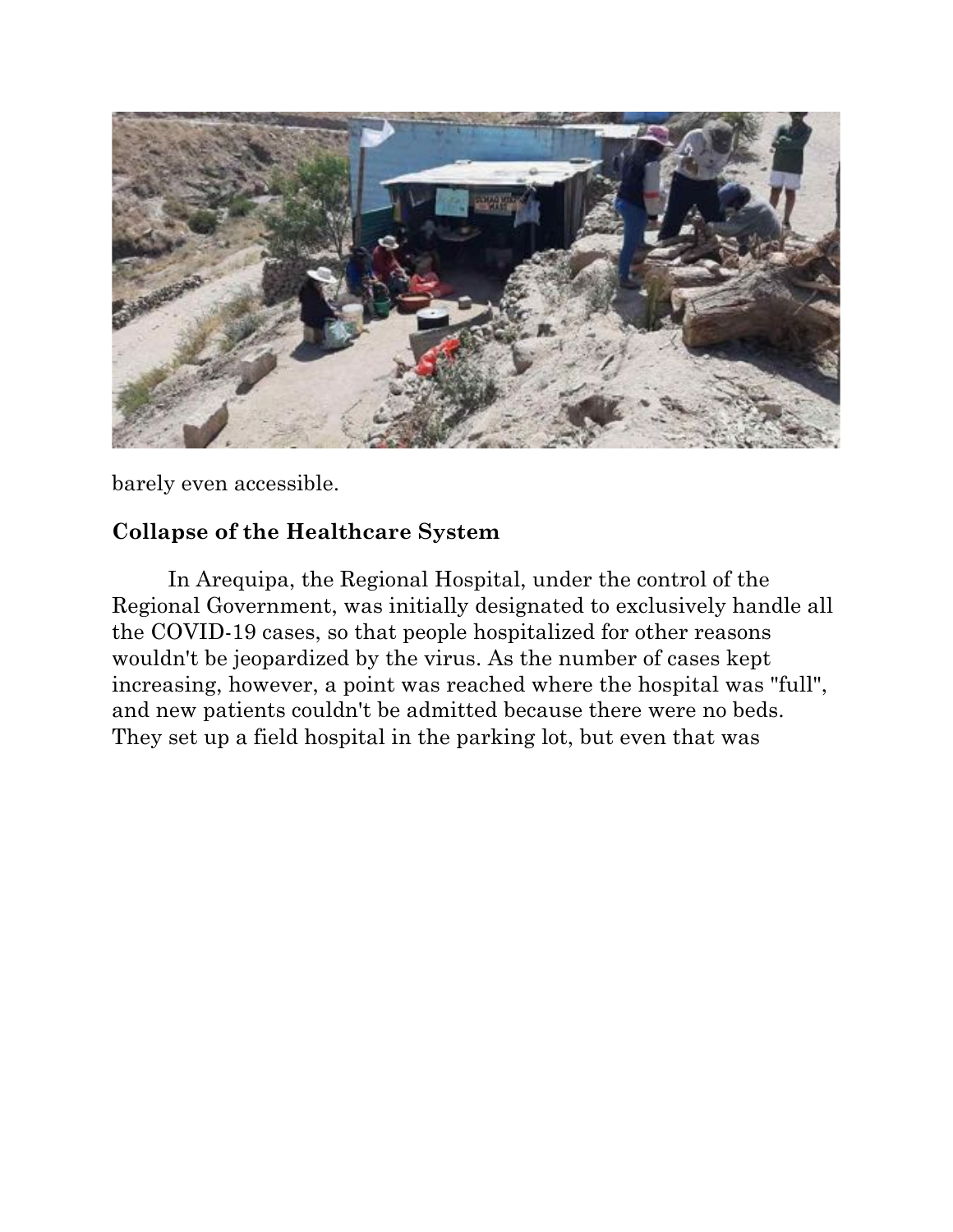

immediately overrun, and the new patients, many of whom were elderly, were sleeping out in the open during the cold Arequipa winter. This caused a huge uproar, as you can imagine, and the President of Peru came to inspect the hospital personally. The hospital administrators prepared for the visit by moving all the excess people out behind the hospital to try to hide them from the President. The investigation revealed that the Regional Governor is totally incompetent, and hadn't done anything to prepare for this emergency, so the President took control of the hospital at the federal level, putting it under the Ministry of Health, and began to ship in additional doctors, beds and other emergency equipment, all of which served to get out ahead of the need once again.

One "extra" that came to Arequipa as a result of private (Catholic) charity, rather than the government, was a portable oxygen plant. Before this plant arrived, there was no publicly owned facility for generating the large amounts of oxygen needed to treat the most seriously ill patients, and profiteers were selling cylinders of oxygen for \$1,500 - \$1,800 each. Of course only the most wealthy could afford oxygen at these prices, and many poor people died as a result.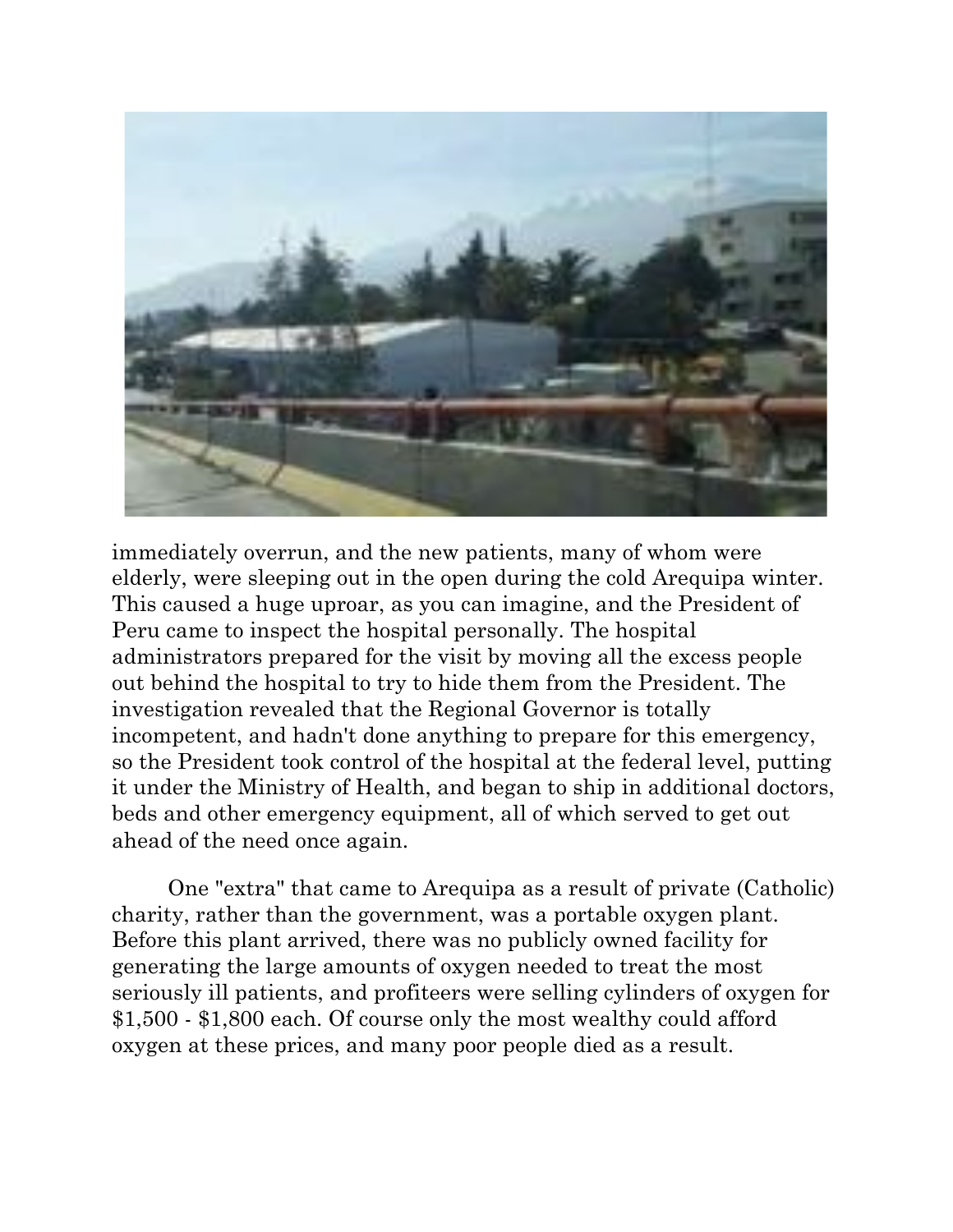## **How Peru has Fared in the Pandemic**

The United States hasn't exactly been the world's Poster Child for effective response to the COVID-19 pandemic, but even using ourselves as the measuring stick, Peru has suffered tremendously. Adjusting for population, to make the numbers directly comparable, here's where we stand right now:

> Total cases per 1M in population:  $US = 20,596$  vs. Peru = 22,319 (10% higher)

Total deaths per  $1M$  in population:  $US = 607$  vs. Peru = 935 (half again as high)

How can this be, you might ask, given that Peru has been praised since the very beginning of the pandemic as one of the countries which acted most promptly, and imposed the strictest controls. There are a number of possible explanations, but two of the more salient ones are that a 6-month total lockdown in a country like Peru, where so many people live from day to day as part of the informal economy, just doesn't work. It can't. People can't stay home and starve to death, in order to avoid a disease they might be lucky enough to recover from even if they do contract it. The other is that so many people are completely without health insurance and are so poor they can't afford to go to the hospital, so they've stayed at home and died untreated. Lately, however, the government has been better at reaching out to the people where they live and start treating them before they require hospitalization, and that has helped slow the rise in the numbers.

## **Impact of the Disease on Those we Know and Love**

- Fortunately, of the people in our sponsorship programs, we have only lost 2 elderly ladies to the disease. Ten (10) of our families have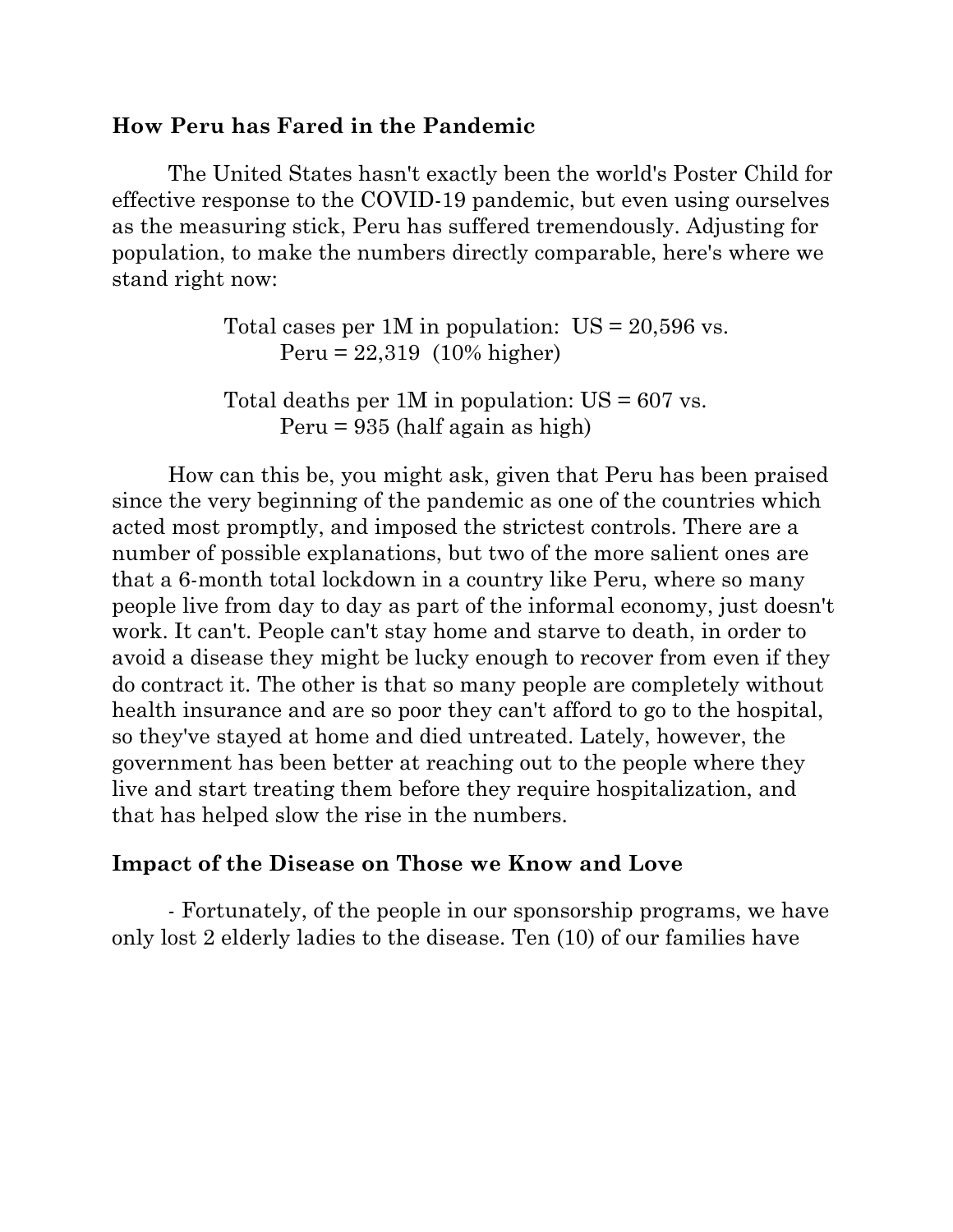

been infected, but none of the family members have died.